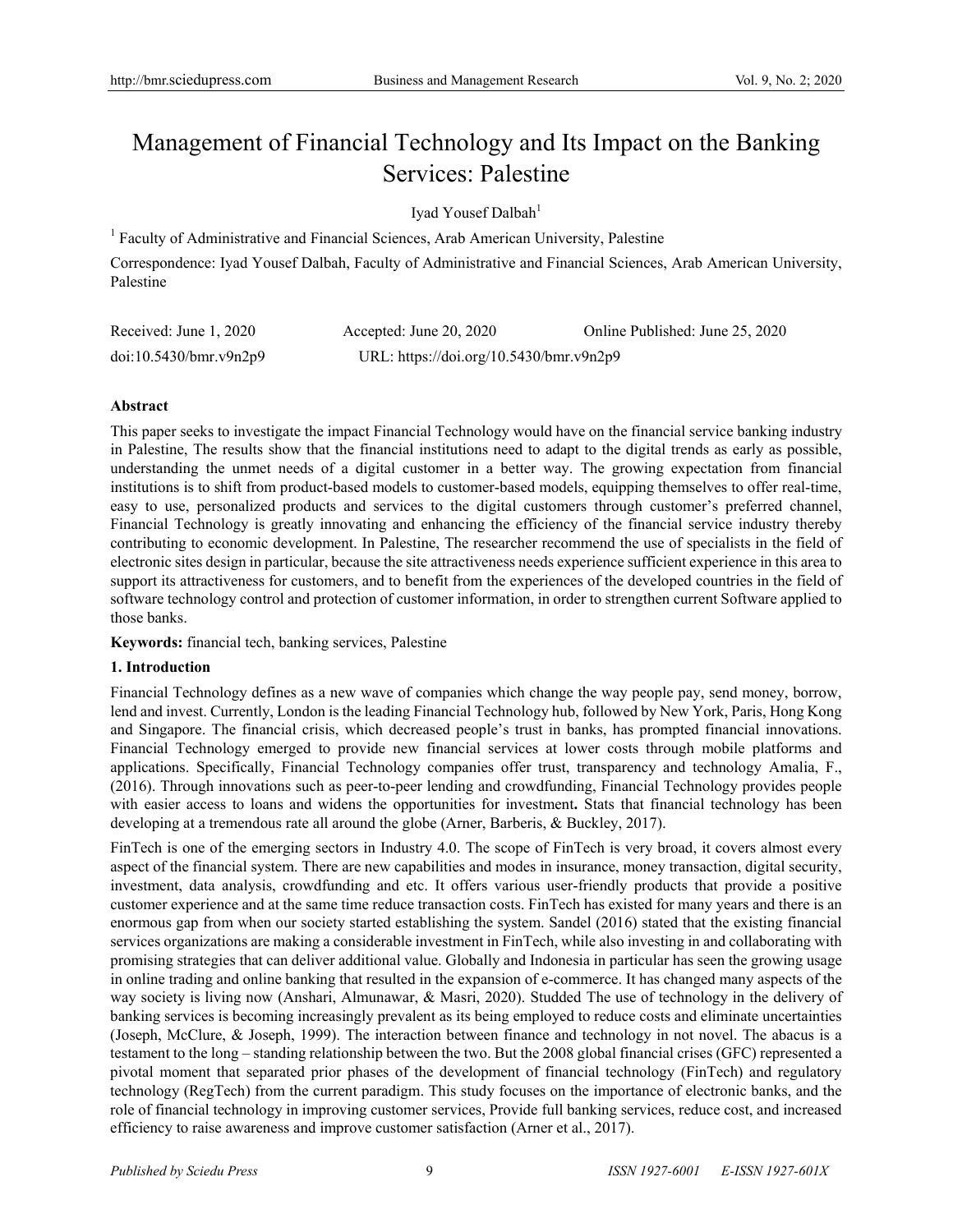#### **2. Literature Review**

#### *2.1 The Concept of Automated Teller Machine*

Ali, (2016), Automated Teller Machine (ATM), also known as a automated banking machine (ABM) or Cash Machine and by several other names, is a computerized telecommunications device that provides the access to financial transactions in a public space without the need for a cashier, human clerk or bank teller. On most modern ATMs, the customer is identified by inserting a plastic ATM card with a magnetic stripe or a plastic smart card with a chip that contains a unique card number and some security information such as an expiration date or CVV. Authentication is provided by the customer entering a personal identification number (PIN). Using an ATM, customers can access their bank accounts in order to make cash withdrawals, credit card cash advances, and check their account balances.

Practical Implications: (Damayanti & Setyawardani, 2019). There are significant investment and operational costs associated with setting up and operating ATMs and of adding and managing additional ATMs. This is particularly so in an era when their use is on the decline owing to the increasing use of electronic banking .So it has to be importance on maximizing cost-efficiencies to keep bank fees low for customers.

Social implications: (Damayanti & Setyawardani, 2019). The social implications of ATM banking refer to the reduced administration fees customers pay as banks incur cost savings from collaborating on infrastructure and services. The availability of ATMs from specific banks could be replaced by one joint ATM machine that is situated in a specific area where electronic banking is not available. Banks' customers tend to move to other banking services, and this means banks could lose a lot of their existing customers unless they can come up with unique services that are both accessible and user-friendly.

#### *2.2 Mobile Banking (MB): The Concept of Mobile Banking: (El Talla, Al Shobaki, & Abu-Naser, 2019)*

The services offered by mobile phone are: Account balance inquiry, Query the last (10) transactions on the account, Transfer from account to internal account, Account statement request, Request a check book, Summary of account balances, Change the PIN , Stop Visa Electron card, Paying the bills, Exchange Rates and Interest rates on dinars and foreign currencies (Pirzadeh & kekicheff, 2019). Embodiments of the invention are directed to an architecture or system design for the functional elements residing in a mobile device that may be used to conduct a payment transaction. The inventive architecture may be implemented as a set of functional modules resident in a secure element that is embedded or otherwise incorporated into the mobile device. Consumer payment devices are used by millions of people worldwide to facilitate various types of commercial transactions. In a typical transaction involving the purchase of a product or service at a merchant location, the payment device is presented at a point of sale terminal ("POS terminal") located at a merchant's place of business. The POS terminal may be a card reader or similar device that is capable of accessing data stored on the payment device, where this data may include identification or authentication data, for example. Data read from the payment device is provided to the merchant's transaction processing system and then to the acquirer, which is typically a bank or other institution that manages the merchant's account. The data provided to the acquirer may then be provided to a payment processing network that is in communication with data processors that process the transaction data to determine if the transaction should be authorized by the network, and assist in the clearance and account settlement functions for the transaction. The authorization decision and clearance and settlement portions of the transaction may also involve communication and/or data transfer between the payment processing network and the bank or institution that issued the payment device to the consumer**. Prediction of the future of mobile banking operation:** The banks believe in changing. It is told that only change is the constant. In the business world mobile banking is very much new, the banks still have not got the true and specific shape of mobile banking. That's why some customers want the banks to add more and more services for this banking system. However it is a matter of great hope that maximum of the customers are satisfied. That is creating better future for mobile banking as well as overall banking business.

#### *2.3 Smart Card (SM): The concept of Smart Card*

Pirzadeh, & Kekicheff, (2019). A smart card is generally defined as a pocket-sized card (or other portable payment device) that is embedded with a microprocessor and one or more memory chips, or is embedded with one or more memory chips with non-programmable logic.

Pushkar, & Gupta, (2019). By the help of E-Banking the customers do not need to visit in a bank and with the help of internet, customers can easily transact their accounts from anywhere. the service quality and strengthens the banking sector because of the electronic payment there is increase in customer satisfaction level, increased productivity, reduction in cost of banking operations, settlement.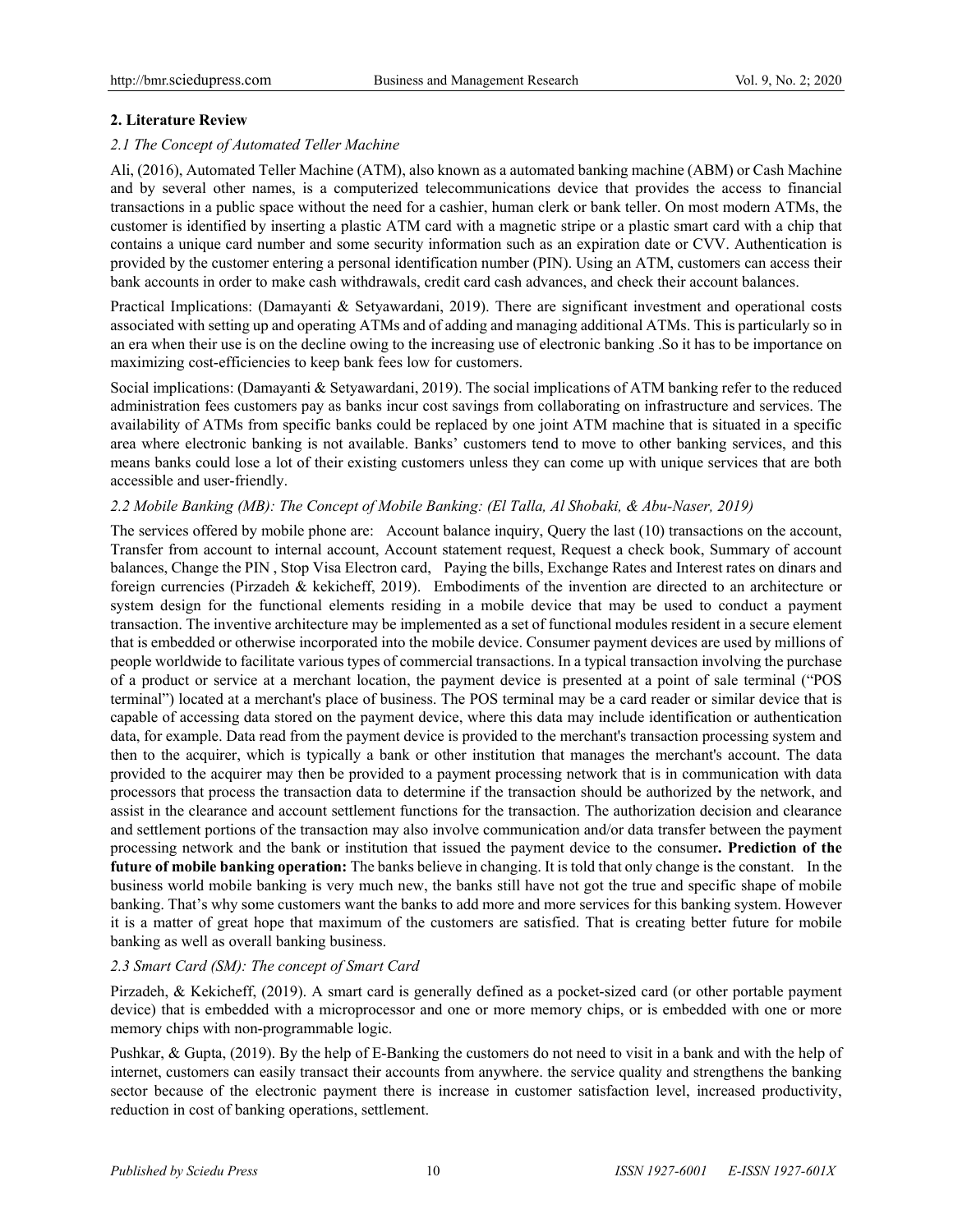## **2.4 Point of Sale System (POS): The concept of Point of Sale System**

Abraham (2018). Self-service point-of-sale (POS) systems have become increasingly popular in many retail business establishments. Each year, a larger percentage of customers opt for self-service POS systems in lieu of using staffed, or full-service, POS systems. At each self-service POS system, customers typically scan items selected for purchase one-by-one as part of a transaction. The transaction generally ends upon successful payment by the customer.

PMA (2020). Launching this system will encourage the banks to issue more debit and prepaid cards and will also encourage the distribution of the point of sale machines. PMA will also clear and settle the transactions on the systems hosted in the PMA using the PMA RTGS system (Buraq), and also the inclusion of new payment services. The implementation of the switch will increase access to banking services, especially in rural areas which will improve banking services and comply with PMA's financial inclusion strategy. The National Switch is considered a cornerstone for the Electronic Retail Payments in Palestine. The implementation of the National Switch is part of PMA's strategy in electronic retail payments and the reduction of the use of cash and cheques in order to minimize the risk of the use of cash and other paper based payment instruments.

#### *2.5 Digital Currency (DC): The Concept of Digital Currency*

A. H. Zhou, T. T. Zhou, & Xing, (2018). Provided is a method for digital currency transfers via a mobile and wearable device. The method may include receiving a transfer request with a transfer amount in digital currency and user identification data associated with the user, retrieving payment data of the user associated with the identification data, generating an optical code encoding the payment data and the transfer amount. The method may continue with providing the optical code on a screen of the mobile and wearable device. On scanning of the optical code, a transfer receiving request is created. The method may continue with receiving a transfer receiving request to perform a payment transaction associated with the user, accessing a user account maintained by a currency issuance unit, and transferring the transfer amount in the digital currency from the user account to a recipient account associated with the recipient identification data (Laremenko & Moshe, 2019). A mobile wallet for storing a digital asset, the mobile wallet may include a communication unit; a programmable logic device (PLD), a main controller, a secure element, and an anti-tamper unit that comprises one or more anti-tamper sensors. The secure element may be configured to store the digital asset. The communication unit may be configured to receive ingress traffic from outside the mobile wallet and to output egress traffic not blocked by the PLD. The PLD may be configured to monitor ingress traffic and egress traffic, and to determine whether to pass or block ingress messages of the ingress traffic and egress messages of the egress traffic. At least one of the main controller and the anti-tamper unit may be configured to detect a tamper attempt based on outputs of the one or more anti-tamper sensors. The main controller may be configured to assist in responding to a detected tamper attempt.

# *2.6 SWIFT: The Concept of SWIFT*

Qiu, Zhang, & Gao, (2019). SWIFT stands for Society of Worldwide Interbank Financial Telecommunication. SWIFT, as a network for secure cross border financial transactions or money remittance. SWIFT system uses predefined code to pass on transaction details through the SWIFT network. Each transaction is described by a series of SWIFT code. The code consists of several key identifier components, such as institution code, country code, location code and branch code to indicate the sender and receiver.

Raymaekers, (2018, pp. 207-212). The international payments landscape is undergoing significant change. Banks are experiencing increased pressure from both corporate customers who are demanding faster, more transparent cross-border payments, as well as from new, innovative technologies and payment alternatives that are challenging the status quo. SWIFT global payments innovation (gpi) is a collaborative industry solution developed to create a more efficient international payment ecosystem. Through gpi, SWIFT is relieving the pain points and challenges associated with international payments, and is rapidly addressing the needs of banks and their corporate customers. The traditional SWIFT system is facing new comers like Ripple system which is based on the block chain distributed ledger technology with its own crypto tokens.

Qiu, Zhang, & Gao, (2019). In short-term, SWIFT will still take the lead in the remittance market due to the economy of scale. However, in long-term, emerging technology like Ripple will eventually revolutionize the remittance industry or even other financial systems. The impact on bank performance of the adoption of SWIFT, a network-based technological infrastructure and set of standards for worldwide interbank telecommunication. The results suggest that the adoption of SWIFT (i) has large effects on profitability in the long-term; (ii) these profitability effects are greater for small than for large banks; and (iii) exhibits significant network effects on performance.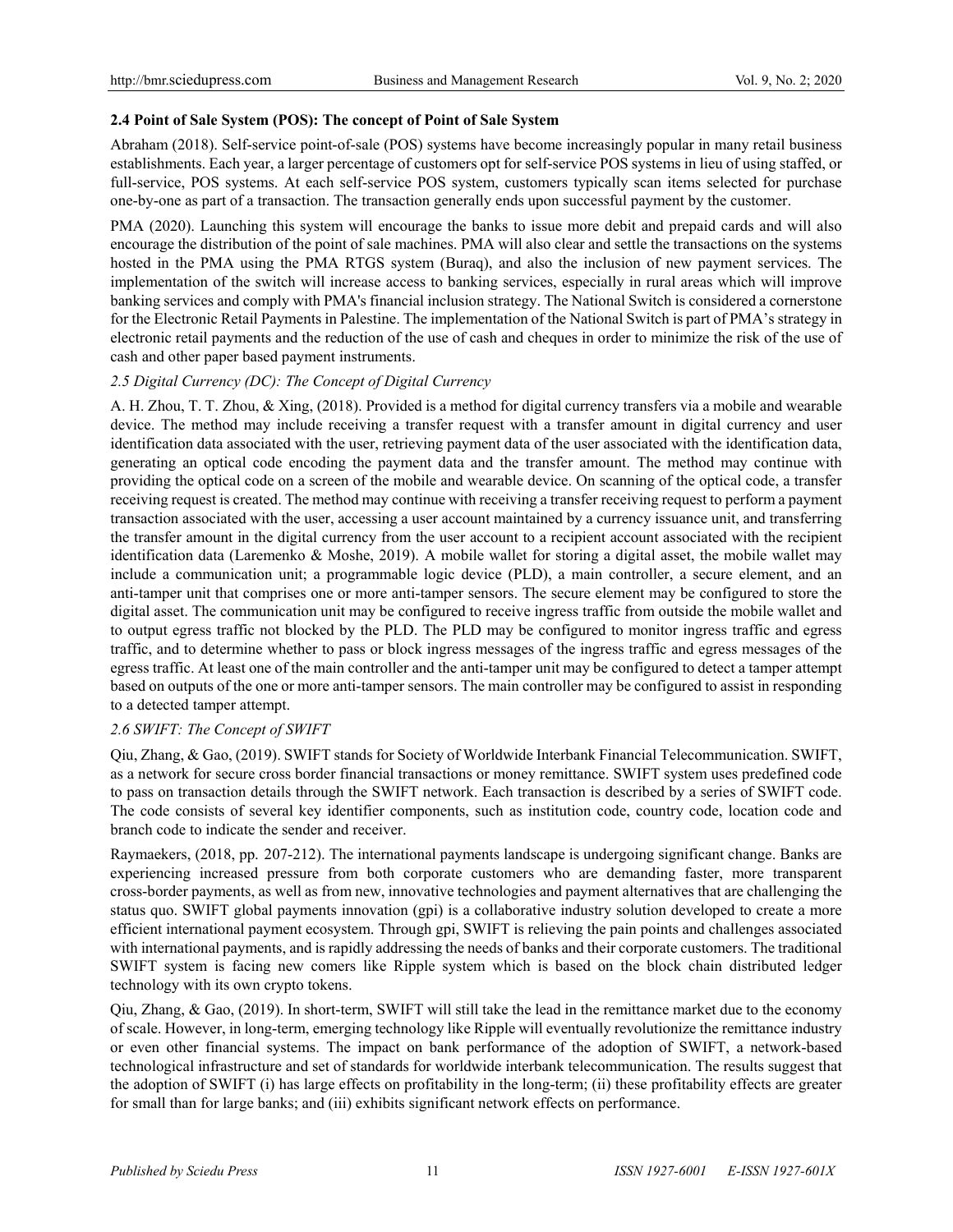# **3. Previous Researches and Studies**

Suleiman, Abedelkarim, & Ramallah, (2019). Studied the correlation between electronic banking services in Palestine and customer satisfaction .The main question is: "What is the impact of the electronic banking strategies on customers' satisfaction within the banking sector in Palestine?" The methodology used to tackle this question is based on two major components: a) survey design targeting 347 banks' customers in 8 banks in Palestine, b) Direct interviews with the Top management of two major banks in Palestine (Arab Bank and Bank of Palestine) on the bank's future strategies towards Electronic banking .With the introduction of the Third generation of wireless internet (3G) service in Palestine, the internet has become readily available and accessible, at any time. Along with the availability of traditional wireless network in the bank itself, the banking systems in Palestine are moving quickly toward digitalization. This study finds several interesting findings, one of these findings is the significant positive correlation between electronic banking strategies and customer satisfaction using these services. Thus, the study null hypothesis was rejected and the alternative hypothesis was accepted.

Guliyev, A. (2018). "Determining the impact of financial technologies on various subjects of the financial market to identify prospects for development financial market in particular market". The bank with international experience and huge capital base fells itself more comfortable endorsing and stimulating the fintech development in the markets where present, innovative and technological startups in financial market can reach a global level and steal traditional banks' revenue by providing customers with more convenient and fast products and services.

Guild, J. (2017). the sustainable economic growth is strongly linked with financial inclusion. The successful adoption of Fintech to increase financial inclusion is highly dependent on competent regulatory oversight. examining varying degrees of success in the adoption of Fintech services in Kenya, India and China this paper argues that adopting a responsive regulatory approach, rather than an overly interventionist one, is the most suitable framework for boosting financial inclusion through technological innovation.

Chen, Z., Li, Y., Wu, Y., & Luo, J. (2017).A comparative case study method to contrast and analyze the Industrial and Commercial Bank of China (ICBC) and Citibank. It analyzes the strategies, organizations, HR systems, and product innovations adopted by these two banks in response to the impact of FinTech. "Technology power" will become the core competitive concept for the financial institutions of the future. FinTech is expected to overturn the traditional banking business model, forcing banks to upgrade and transform.

Li, Y., Spigt, R., & Swinkels, L. (2017). clarify the role of FinTech digital banking start-ups in the financial industry, and examine the impact of the funding of such start-ups on the stock returns, the funding of digital banking start-ups is more likely to have a positive effect on the incumbents' stock returns than a negative effect. This suggests complementarity between FinTech and traditional banking, rather than substitution and disruptive innovation. However, our results are weaker for the level of funding, or if we investigate the banking industry returns.

Bultum, A. G. (2014). Investigating the factors that affect adoption of E-banking in the Ethiopian banking industry .The study was conducted based on the data gathered from four banks in Ethiopia; three private banks ( Dashen bank, Zemen bank and Wegagen bank) and one state owned bank (commercial bank of Ethiopia). Result of the study shows that security risk and lack of trust on the use of technological adoption are other major barriers for the system Ethiopian government should establish a clear set of legal frame work on the use of technology in banking industry and recommend to the understanding of the barriers to banking adoption help to identify the best course of actions to promote its development.

#### **4. Research Methodology**

#### *4.1 Procedure*

This study is quantitative in nature based on secondary data that was mainly collected from Report of Palestine Monetary Authority (PMA), Palestine Capital Market Authority (PCMA) Palestinian Central Bureau of Statistics (PCBS) Reports on trend and progress of banking in Palestine, Newspapers, Research Articles, Research Journals, E-Journals, Books and Magazines. Various websites were also used like PMA, PCMA and PCBS. The period under consideration for the study is years from 2017-2018.

# *4.2 Research Question*

From the problem statement and in consideration of core objectives of study what is the impact of Financial Technology on the traditional banking industry in term of following sub problem? The following research questions have been formulated:

**1).** What is the impact of Financial Technology on the banking industry in term of the diversity of banking service?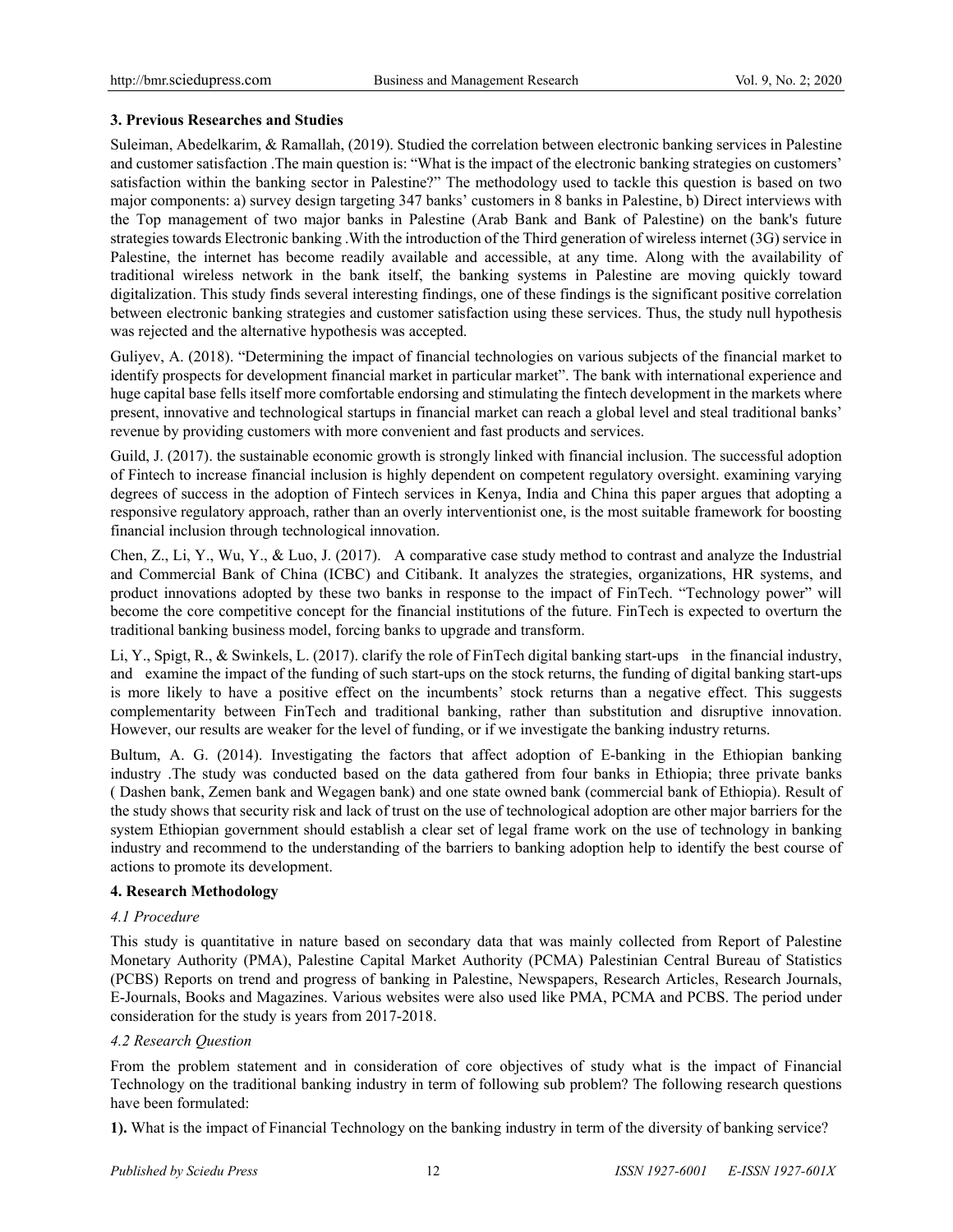**2).** What is the impact of Financial Technology on the banking industry in term of the proliferation of banking services?

# *4.3 Research Objectives*

The objective of this research to identify various uses of financial technology in improving and facilitating financial procedures through technological solutions and its impact on the future of traditional banking industry.

## *4.4 Research Importance*

There are many studies and researches that have examined the electronic banking services and its impact on banking sectors in many countries worldwide. Either in the developing or in the developed countries, the indicator that uses in this research the impact of these on future of traditional banking industry in term of: Diversity of banking services, proliferation of banking services and Information security. This is an indicator of the importance of this issue, especially with the adoption of Electronic Banking services are increasing with time worldwide.

#### *4.5 Conceptual Model*



Proliferation of Banking Services

# **5. Data Analysis**

E-banking affects the daily activities of individuals and institutions. For organizations, information is crucial and they cannot operate efficiently without it. Perhaps the best example of the application of IT by organizations is e-banking, which can help organizations achieve their objectives exploiting the various advantages e-banking provides, organizations can enhance opportunities for growth and it seems clear that IT can contribute to increasing profits There are several factors that play a role in e-banking future, among which some central pillars are: 1.Diversity of banking service.2.Proliferation of banking services 3. Information security and privacy. AlHaliq, H. A., & AlMuhirat, A. A. (2016).

#### **5.1 What is the impact of Financial Technology on the traditional banking industry in term of the diversity of banking service?**

One of the most important issues at any organization is achieving the customer satisfaction, If the banks cannot serve what customer expect from them, customer will be disappointed, Where the organizations create a specific section called service department it work to provide effective services to all customers, because it helps to support long term business growth, Highly satisfied customers are very important for the business to grow in the long term. Tasnuva, A. (2020).

In present days customer wants fast, convenient and efficient services from the banks, so banks need to improve process and use appropriate technology to achieve customer diversified services that changes overtime and delivering which has been promised with a distinguished quality level. This figure shows the values that the customer aspires to find in electronic services (Diversity, Quality, and Sustainability)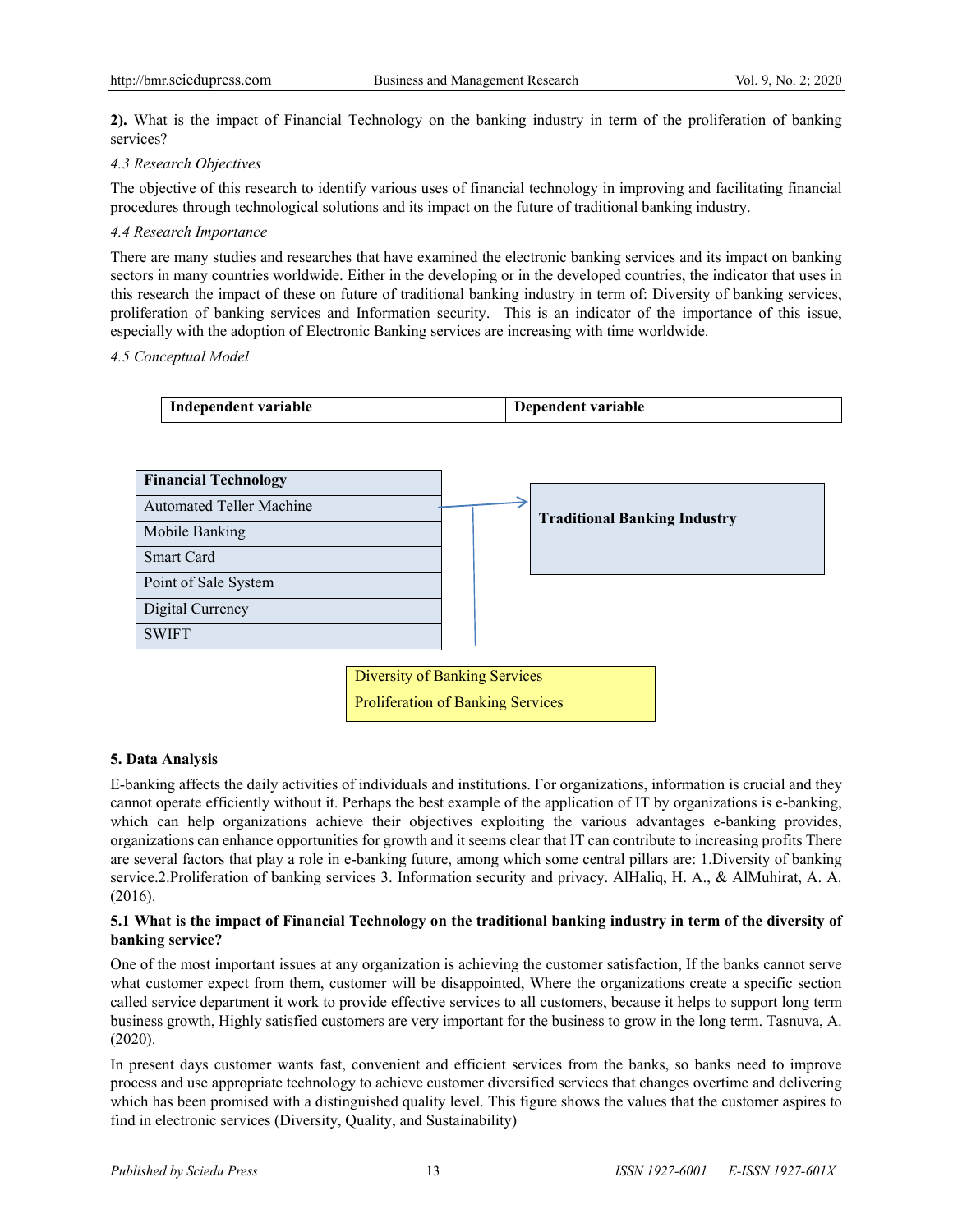| <b>Bank Name</b>                  | <b>Electronic Services Provided By Banks</b>                                                                                                                                                                                                                                                                                                                                                                                                                                                            |
|-----------------------------------|---------------------------------------------------------------------------------------------------------------------------------------------------------------------------------------------------------------------------------------------------------------------------------------------------------------------------------------------------------------------------------------------------------------------------------------------------------------------------------------------------------|
| <b>Arab Bank</b>                  | ATM ,ITM (Interactive Teller Machine), Arabi Online, Arabi Mobile, Customer<br>Care Center , SMS Express , Customer Biometric Recognition , Direct Sales , Arabi<br>Connect and Corporate Business Center.                                                                                                                                                                                                                                                                                              |
| <b>Cairo Amman Bank</b>           | ATM Service , Internet Banking, Mobile Application and SMS Banking                                                                                                                                                                                                                                                                                                                                                                                                                                      |
| <b>Bank Of Jordan</b>             | Internet Banking (retail), Internet Banking (corporate), BOJ mobile, ATMs, Mobile<br>cash, Cards Debit MasterCard / ATM card and World MasterCard and Visa<br>Platinum Credit Card and Visa Gold and Classic Credit Cards and contactless<br>payment , Prepaid, Points Program, Discount Program, Pre-Paid 3D Secure Service<br>Aqsati Program, Points and Discounts application, Instant Point Redemption,<br>Junior Visa Credit Card , OTP service and Special offers with the wPay smart<br>bracelet |
| <b>Jordan Commercial Bank</b>     | Tejari mobile, Tejari connect, ATM services, MS services, E-statement and<br>E-FAWATEER com.                                                                                                                                                                                                                                                                                                                                                                                                            |
| <b>Housing Bank</b>               | ATM machine and ISKAN online                                                                                                                                                                                                                                                                                                                                                                                                                                                                            |
| Jordan Ahli Bank                  | Online banking, Automated Bill Payment , Money Transfers and E-statement                                                                                                                                                                                                                                                                                                                                                                                                                                |
| <b>Egyption Arab Land Bank</b>    | Online Banking, Al-aqari mobile, MS services, ATMs services, ATMs cards and<br>Credit cards.                                                                                                                                                                                                                                                                                                                                                                                                            |
| <b>Bank Of Palestine</b>          | Direct Debit, SMS Banking, Online Banking, Mobile Banking, Email Notifications,<br>Phone banking, Accept instructions by fax, Possibility of foreign currency exchange<br>by phone for customer and companies, Point of Sale (POS), SWIFT, Cards: cash<br>card, visa classic debit card, visa platinum debit card, visa and master card credit<br>cards, visa signature, amyali card, and MoneyGram.                                                                                                    |
| <b>The National Banks</b>         | SWIFT , Western Union, SMS services, TNB Online Personal Banking, Online<br>Banking, TNB digital services center and CARDLESS services                                                                                                                                                                                                                                                                                                                                                                  |
| <b>Quds Bank</b>                  | ATMs Cards, ATMS services, SMS services, SMS services upon request (SMS<br>Pull) and Online banking.                                                                                                                                                                                                                                                                                                                                                                                                    |
| <b>Palestine Islamic Bank</b>     | Islami Online, Electronic Payment Services, Islami Mobile, Islami Auto, SMS<br>services, ATM services and Cash deposits.                                                                                                                                                                                                                                                                                                                                                                                |
| <b>Palestine Investement Bank</b> | Mobile banking, TNB Digital Services Center, Cradles Services Online Banking,<br>Electronic wallet: Cash Cap, POS, Western Union, And SWIFT, Credit Cards:<br>Golden VISA Card, Silver VISA Card, ATM Card.                                                                                                                                                                                                                                                                                             |
| <b>Arab Islamic Bank</b>          | Internet Banking, ATMs services, SMS services, Cards and Western Union.                                                                                                                                                                                                                                                                                                                                                                                                                                 |
| Safa Bank                         | Smart banking service, ATM Service, Cash Deposit Service and SMS Banking.                                                                                                                                                                                                                                                                                                                                                                                                                               |

Table 1. Bank usage of Electronic Banking

It show different electronic services provided by banking operating in the West Bank and Gaza strip. Arab bank is considered a big bank, seeking to be the leading bank in financial technology .Bank of Palestine is also offering wide E- Banking services for the customer. These services are improving the overall services level for the bank toward their customer by saving their time and effort and making services easier and available.

PMA has many projects together in advancing the E-banking services for the customers, PMA launched the National Switch 194 Project that connected all Banks ATMs together in one local network and a way that increase the efficiency of use of these ATM and reduces the cost on all banks customers. Now, the bank and PMA is working with a similar project but of Point of Sales (POS). Cooperation of all primary stakeholders (PMA, the banks, and the Palestinian government) in leading the E-banking services and integrating them with government services, will be improving the customer experience and increase their satisfaction. There are directions from some banks in Palestine to expand their E-Banking services horizontally by adding more E-banking channels similar to mobile banking and internet banking. Also by increasing the banking services in each channel such as payments, transfers, account management …etc., to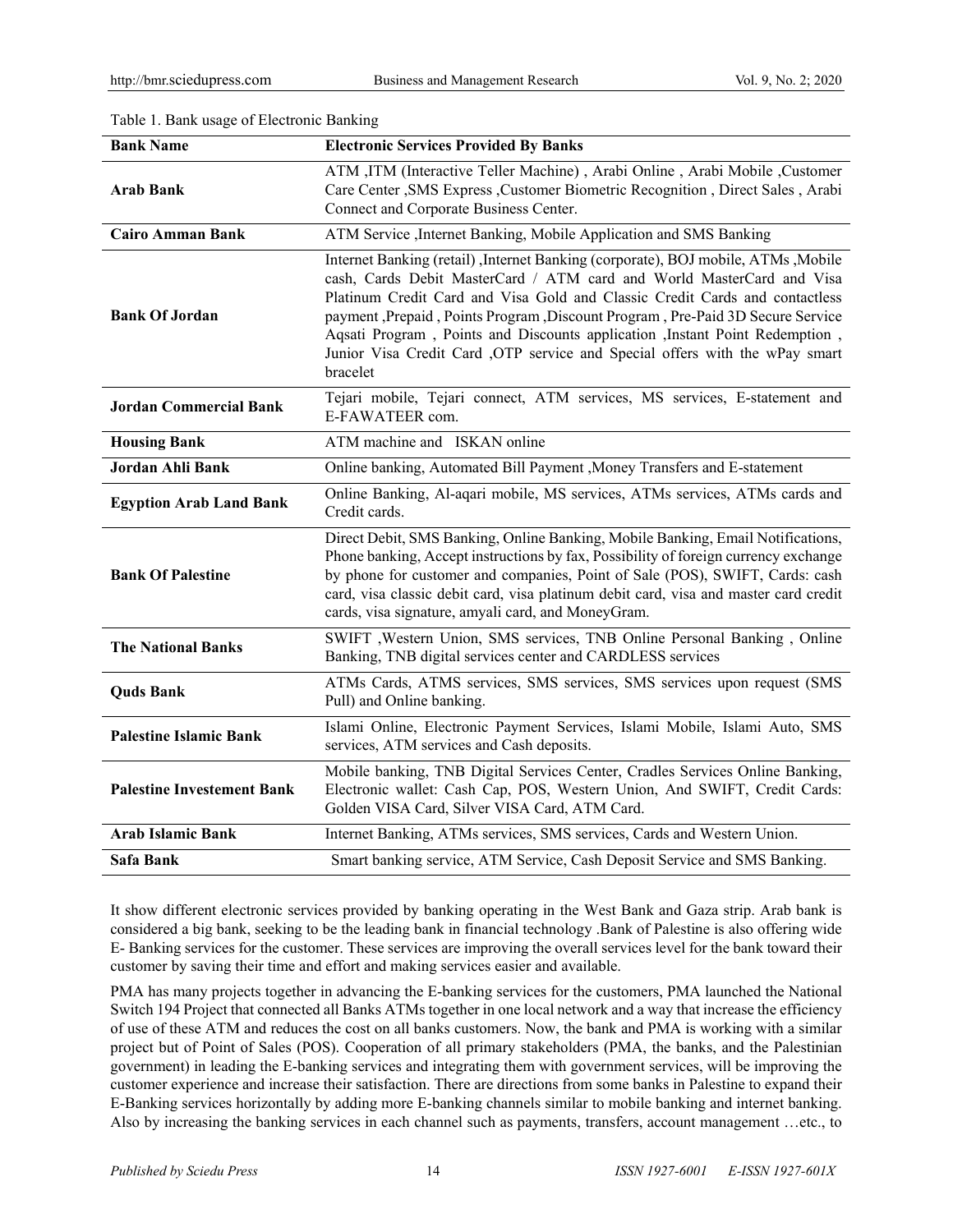make more and more banking services available for the customers away from the physical branches. Suleiman, M . S., Abedelkarim, N., & Ramallah, P. (2019).

**The future of diversity of banking service:** the more you make accessing the E-banking service is easier by the customers the more they have, The PMA and the banks need to work on an awareness campaign on the E-banking includes how to get, How to use, what are the available services? E-Banking services became essential channels for all banks to survive and compete in Palestine. The previous developments in the banking sector, whether in the legal and regulatory area, or in the field of systems and development projects, or in the field of banking proliferation contributed significantly to the development of the size and quality of financial services provided to the public, as the number of automated teller machines increased significantly and electronic points of sale also developed as they contribute In encouraging electronic payment processes and reducing the use of cash in commercial transactions, which raised the value of the transactions implemented through direct debit cards to the increased trend towards the use of electronic payment tools, which contributes to the rapid circulation of money and activation The wheel of growth in the economy, which enhances the degree of financial stability in general.

*5.2 What Is the Impact of Financial Technology on the Traditional Banking Industry in Term of the Proliferation of Banking Services?*

Both ATMs and Branches numbers are increased over the years in Palestine, this increase is a positive sign of the spread of banks in wide geographical areas, thus reaching more customer base.



Figure 1. Palestine Banks ATMs, PMA annual reports (2018)



Figure 2. Palestine Banks branches, PMA annual reports (2018)

| Table 2. Financial inclusion indicators, 2014-2018 |  |  |  |
|----------------------------------------------------|--|--|--|
|----------------------------------------------------|--|--|--|

| <b>Items</b>                    | 2014      | 2015      | 2016      | 2017      | 2018      |
|---------------------------------|-----------|-----------|-----------|-----------|-----------|
| Branches & Offices (number)     | 258       | 274       | 309       | 337       | 351       |
| Deposit accounts (number)       | 2,766,635 | 2,940,575 | 3,072,923 | 3,208,783 | 3,471,849 |
| Customer deposits (USD million) | 8.935.3   | 9.654.6   | 10.604.7  | 11.982.5  | 12,227.3  |
| <b>Items</b>                    | 2014      | 2015      | 2016      | 2017      | 2018      |
| Personals                       | 6,468.9   | 6,805.9   | 7.341.0   | 8.316.1   | 9,065.4   |
| Corporates                      | 1.681.2   | 2,192.8   | 2,590.1   | 2,536.6   | 2,556.2   |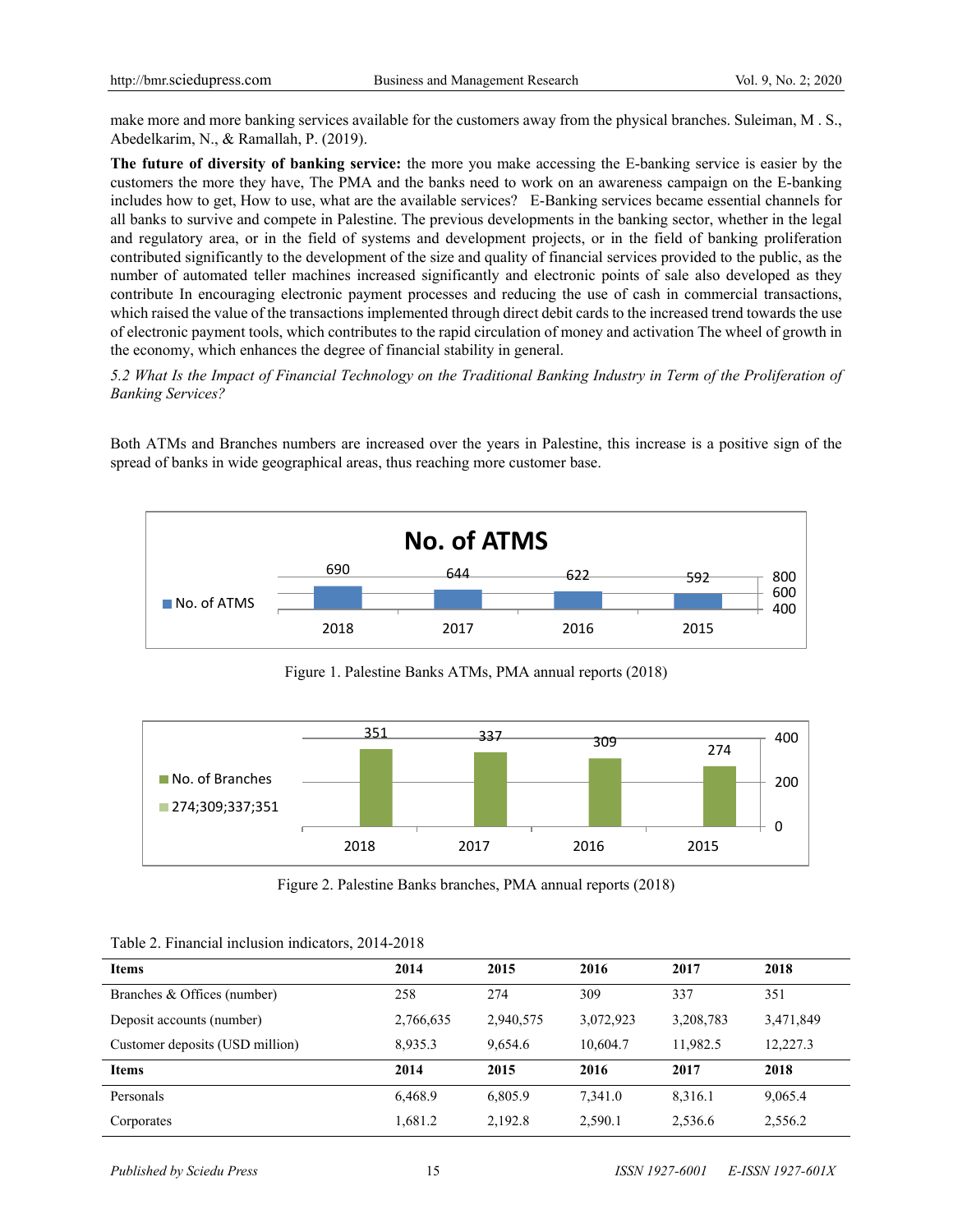| http://bmr.sciedupress.com      | Business and Management Research |         |         |         | Vol. 9, No. 2; 2020 |
|---------------------------------|----------------------------------|---------|---------|---------|---------------------|
| Public sector                   | 785.2                            | 655.8   | 673.5   | 736.2   | 605.7               |
| Credit Portfolios (USD million) | 4,895.1                          | 5,824.7 | 6,871.9 | 8,026.0 | 8,432.3             |
| Personals*                      | 2,052.0                          | 2,539.5 | 2,731.6 | 3,206.2 | 3,345.7             |
| Corporates**                    | 1,603.3                          | 1,829.1 | 2,721.5 | 3,343.7 | 3,769.8             |
| Public sector                   | 1,239.8                          | 1,456.1 | 1,418.8 | 1,476.0 | 1,316.8             |
| ATM's machines (number)         | 549                              | 592     | 622     | 644     | 690                 |
| Point of sales (number)         | 5,579                            | 5,987   | 6253    | 5,579   | 5,660               |
| Credit cards (number)           | 70,029                           | 82,830  | 118,076 | 98,041  | 103,057             |
| Debit cards (number             | 419,676                          | 466,789 | 547,019 | 695,120 | 816,329             |
| ATM withdrawal cards (number)   | 163,074                          | 189.414 | 165,763 | 132,772 | 114.966             |

\* Includes credit cards and non-residents. \*\* includes non-profits institutions and inactive overdrafts. Source: PMA annual reports (2018).

This table shown the increases the number of branches and its effect positively on customer deposit account and electronic banking , this is because The delivery of banking service to all Palestinian regions, in order to facilitate the commercial and economic activities of citizens and facilitate the completion of their various financial transactions, as the branch policy resulted in an increase in the number of bank branches and offices spread in the Palestinian areas to 351 branches at the end of 2018 and the Monetary Authority seeks from behind the branch policy to reduce The ratio of population density to the number of branches, in order to increase the efficiency of the services provided to clients on the one hand and to be in line with the internationally accepted rates.

**The future of proliferation of banking services:** Banking is no longer bound to time or place, Clients with an Internet connection are able to carry out most of their banking services via the Internet. Banks are no longer the only players in the financial service sector, new technologies create new markets, channels and opportunities. It makes available to Customers a full range of services including some services not offered at branches. The interaction between the adoption and marketing of electronic delivery channel by the banks and the changing customer segments is creating new environments for distribution channels convenience,increased choice of delivery channel have an positive impact on customer satisfaction. **The future of Information security and Privacy:** 1. the future of electronic banking will be a system where users are more able to interact with their banking accounts as well as make financial transactions, more awareness of safety and privacy issues. 2. Banks "worry-free" and banks are operated under one common standard, banking environment more security and accessibility. 3. The PMA is responsible for ensuring "the soundness of banking operations maintaining monetary stability and encouraging economic growth in Palestine and it aims to establish a comprehensive legal infrastructure to regulate and control payment systems. This law represents an important step towards the use of electronic payment tools, as it provides the possibility of electronic settlement of bank accounts and financial transactions resulting from its transactions in a final way, and the possibility of introducing electronic clearing systems between banks by adopting the scanning method, and migrating net operations to the automatic clearing system to settle values electronically between Banks are easy and safe, depending on accepting the electronic signature within specific conditions. As well as linking all banks and their branches to an integrated electronic communication system to reduce the percentage of risks in payment systems, and enable the Monetary Authority to monitor services and accounts effectively.

#### **6. Conclusion**

In this FinTech era, the financial institutions need to adapt to the digital trends as early as possible, understanding the unmet needs of a digital customer in a better way. The growing expectation from financial institutions is to shift from product-based models to customer-based models, equipping themselves to offer "real-time", "easy to use", "personalised products and services" to the digital customers through "customer's preferred channel". By finding the right blend of acquisitions, partnerships and investments, traditional banks have a leverage to come up with innovative solutions to address the evolving needs of their customers in this tech-first era of financial services. This will also open doors for the banks to get exclusive rights to the advanced technology which could provide a competitive edge over others, rapid expansion into new markets, and even a new customer base.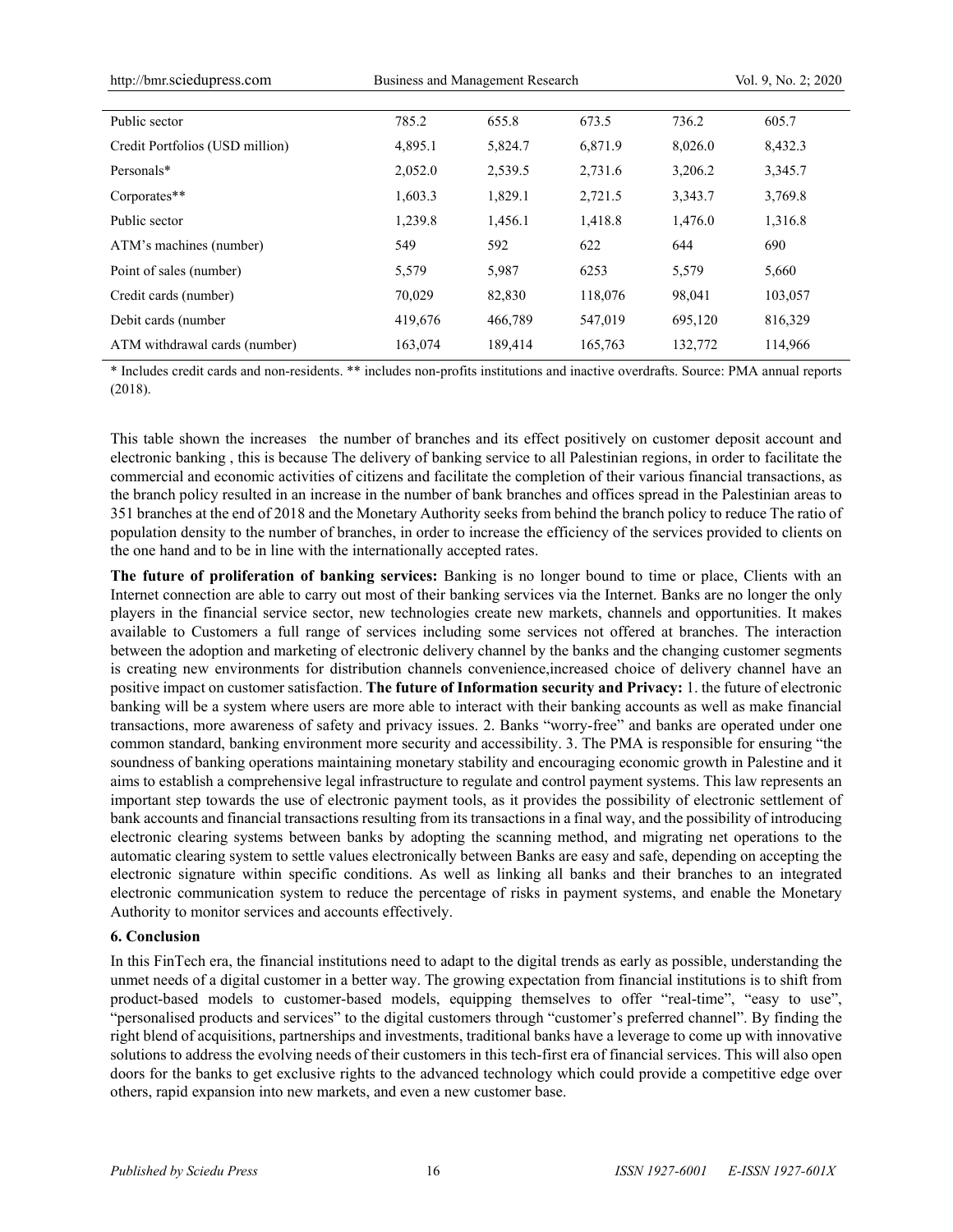#### **7. Recommendation**

Based on the study analysis, the researcher recommend banking sector in Palestine: (1) Periodical control of the ATMs and provide it with cash, and update the software on a regular basis in order to avoid interruption of service and distribute the ATMs to an expanded geographic areas; (2) Decision makers have to pay attention to the cost of providing electronic banking services, by reducing commissions on financial transactions paid by customer; (3) Design website in a simple and easy of use to understand and display the icons and providing website services in a clear and concise; (4) Provide electronic services of the banks in several languages in order to attract a larger segment of customers; (5) Banks have to design perfect and safe system to be the biggest website reliability for customers.

#### **References**

Abraham, S. M. (2018). *U.S. Patent Application No. 10/068,218*.

- AlHaliq, H. A., & AlMuhirat, A. A. (2016). Customer satisfaction with electronic banking services in the Saudi banking sector. *Asian Social Science, 12*(5), 139. https://doi.org/10.5539/ass.v12n5p139
- Ali, P. I. (2016). Impact of automated teller machine on banking services delivery in Nigeria: a stakeholder analysis. *Brazilian Journal of Education, Technology and Society, 9*(1), 64-72.
- Amalia, F. (2016). The Fintech Book: the Financial Technology Handbook for Investors, Entrepreneurs and Visionaries. *Journal of Indonesian Economy and Business, 31*(3), 345-348. https://doi.org/10.22146/jieb.23554
- Anshari, M., Almunawar, M. N., & Masri, M. (2020). An Overview of Financial Technology in Indonesia. In *Financial Technology and Disruptive Innovation in ASEAN* (pp. 216-224). IGI Global. https://doi.org/10.4018/978-1-5225-9183-2.ch012
- Arner, D. W., Barberis, J., & Buckley, R. P. (2017). FinTech and RegTech in a Nutshell, and the Future in a Sandbox. *CFA Institute Research Foundation*. https://doi.org/10.2139/ssrn.3088303
- Azhar, S., Shahi, M., & Chhapola, V. (2020). E-Banking Frauds: The Current Scenario and Security Techniques. In *Encyclopedia of Criminal Activities and the Deep Web* (pp. 905-918). IGI Global. https://doi.org/10.4018/978-1-5225-9715-5.ch061
- Damayanti, K., & Setyawardani, L. (2019). Alliance cooperation joint ATM network: exploring the banking sector in Indonesia. *Qualitative Research in Financial Markets*. https://doi.org/10.1108/QRFM-10-2018-0113
- El Talla, S. A., Al Shobaki, M. J., & Abu-Naser, S. S. (2019). Electronic Banking Services from the Point of View of Bank Customers in Palestine.
- Grinberg, R. (2011). Bitcoin: An innovative alternative digital currency. *Hastings Science & Technology Law Journal, 4*, 160.
- Laremenko, A., & Moshe, E. (2019). *U.S. Patent Application No. 15/881,874.*
- Li, Y., Spigt, R., & Swinkels, L. (2017). The impact of FinTech start-ups on incumbent retail banks' share prices. *Financial Innovation, 3*(1), 26. https://doi.org/10.1186/s40854-017-0076-7
- Pirzadeh, K., & Kekicheff, M. B. (2019). U.S. Patent No. 10,454,693. Washington, DC: U.S. Patent and Trademark Office.
- PMA annual reports 2018, 2017, 2016 and 2015.
- Pushkar, B., & Gupta, A. (2019). Impact of E-Banking Its Growth and Future in India. In *Proceedings of 10th International Conference on Digital Strategies for Organizational Success*. https://doi.org/10.2139/ssrn.3308577
- Qiu, T., Zhang, R., & Gao, Y. (2019). Ripple vs. SWIFT: Transforming Cross Border Remittance Using Blockchain Technology. *Procedia computer science, 147*, 428-434. https://doi.org/10.1016/j.procs.2019.01.260
- Rawwash, H., Masad, F., Enaizan, O., Eneizan, B., Adaileh, M., Saleh, A., & Almestarihi, R. (2020). Factors affecting Jordanian electronic banking services. *Management Science Letters, 10*(4), 915-922. https://doi.org/10.5267/j.msl.2019.10.004
- Raymaekers, W. (2018). SWIFT gpi: How industry co-creation transformed global payments. *Journal of Payments Strategy & Systems, 12*(3), 207-212.